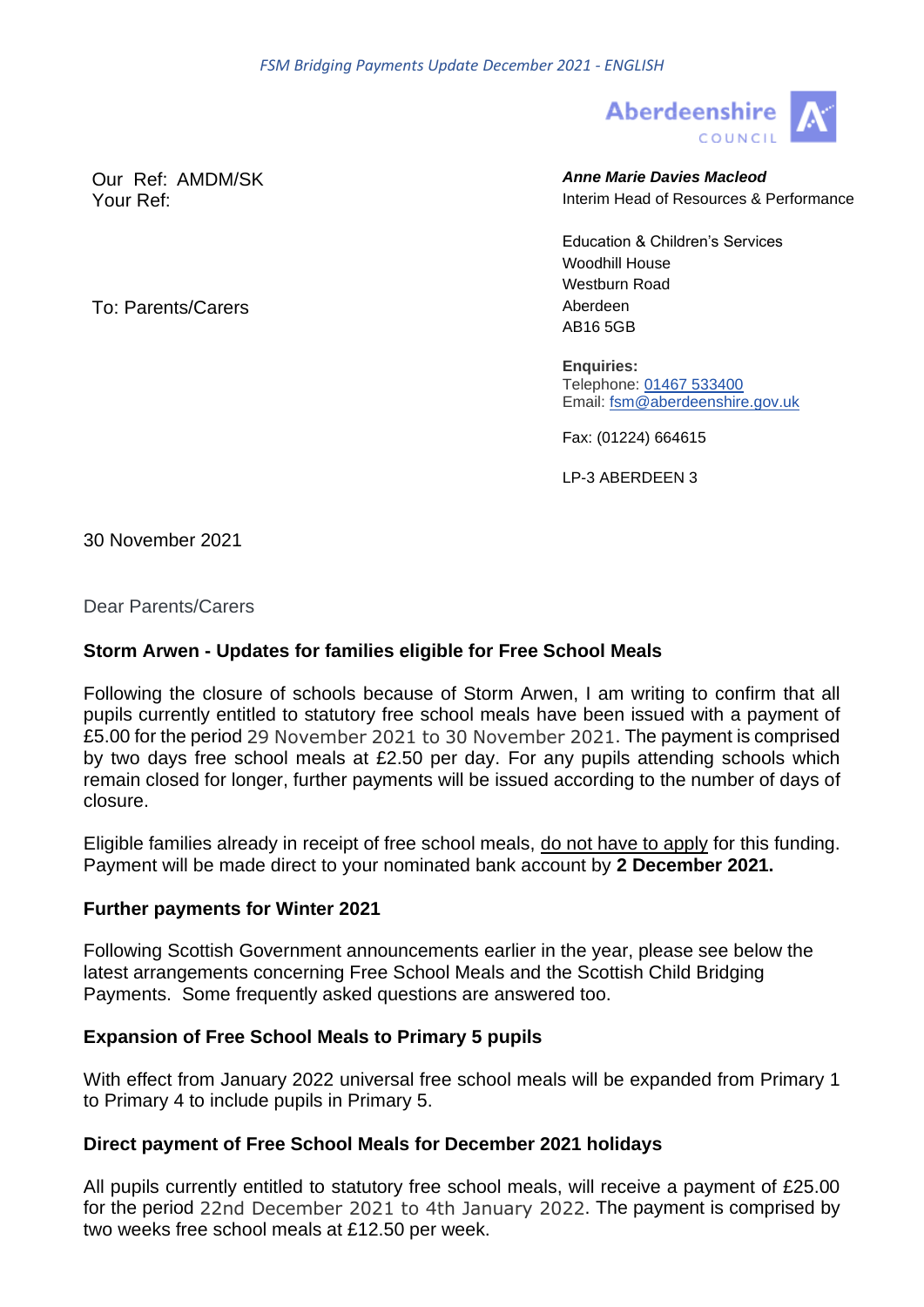# **Scottish Child Bridging Payment – December 2021**

All pupils currently entitled to statutory free school meals, will receive a [Scottish Child Bridging](https://www.mygov.scot/scottish-child-bridging-payments)  [Payment](https://www.mygov.scot/scottish-child-bridging-payments) of £160.00.

## **Do I need to apply for this funding and when will I receive payment?**

Eligible families already in receipt of free school meals, do not have to apply for this funding. Payment will be made direct to your nominated bank account by **17 December 2021.**

### **Pre-school age child in funded early learning and childcare settings**

Pre-school age children are not entitled to free school meals and, in accordance with the Scottish Government criteria, are not entitled to the [Scottish Child Bridging Payment.](https://www.mygov.scot/scottish-child-bridging-payments) This is because the Scottish Child Payment is now available. If you have not already done so you can apply for the [Scottish Child Payment on mygov.scot.](https://www.mygov.scot/scottish-child-payment)

### **I have recently applied for Free School Meals but I've not been notified of the outcome**

If you have recently applied for income based free school meals, please be assured that we are dealing with all applications as quickly as possible, and we will contact you direct when your application has been processed.

### **Families who are on a low income but not currently in receipt of free school meals can check entitlement by completing the following online form:**

#### [Check entitlement and apply for free school meals](https://aberdeenshirecouncil.formstack.com/forms/free_school_meals_school_clothing_grant_application_form)

Children are eligible for free school meals if their parents (or carers) are in receipt of a qualifying benefit.

The current qualifying benefits and allowances are:

- Income Support (IS)
- Income Based Job Seekers Allowance (JSA)
- Pension Credit (Guarantee Credit)
- Any income related element of Employment Support Allowance
- Child Tax Credit (CTC), but not Working Tax Credit (WTC), and have an income of less than £16,105
- Both Child Tax Credit and Working Tax Credit with an income of less than £7,500
- Support under Part VI of the [Immigration and Asylum Act 1999](https://www.legislation.gov.uk/ukpga/1999/33/contents)
- Universal Credit with a monthly take home pay of less than £625 *(the qualifying benefits and allowances are subject to change)*

If you are aged 16-18 years-old and receive any of the above qualifying benefits in your own right, you can apply for free school meals.

#### **Future Payments 2022/2023**

Four equal payments of £130 will be made at Easter, Summer, October and Christmas along with direct payment of free school meals. The payments will be made in line with the start of the school holidays. Further information will be provided in advance of the payment dates.